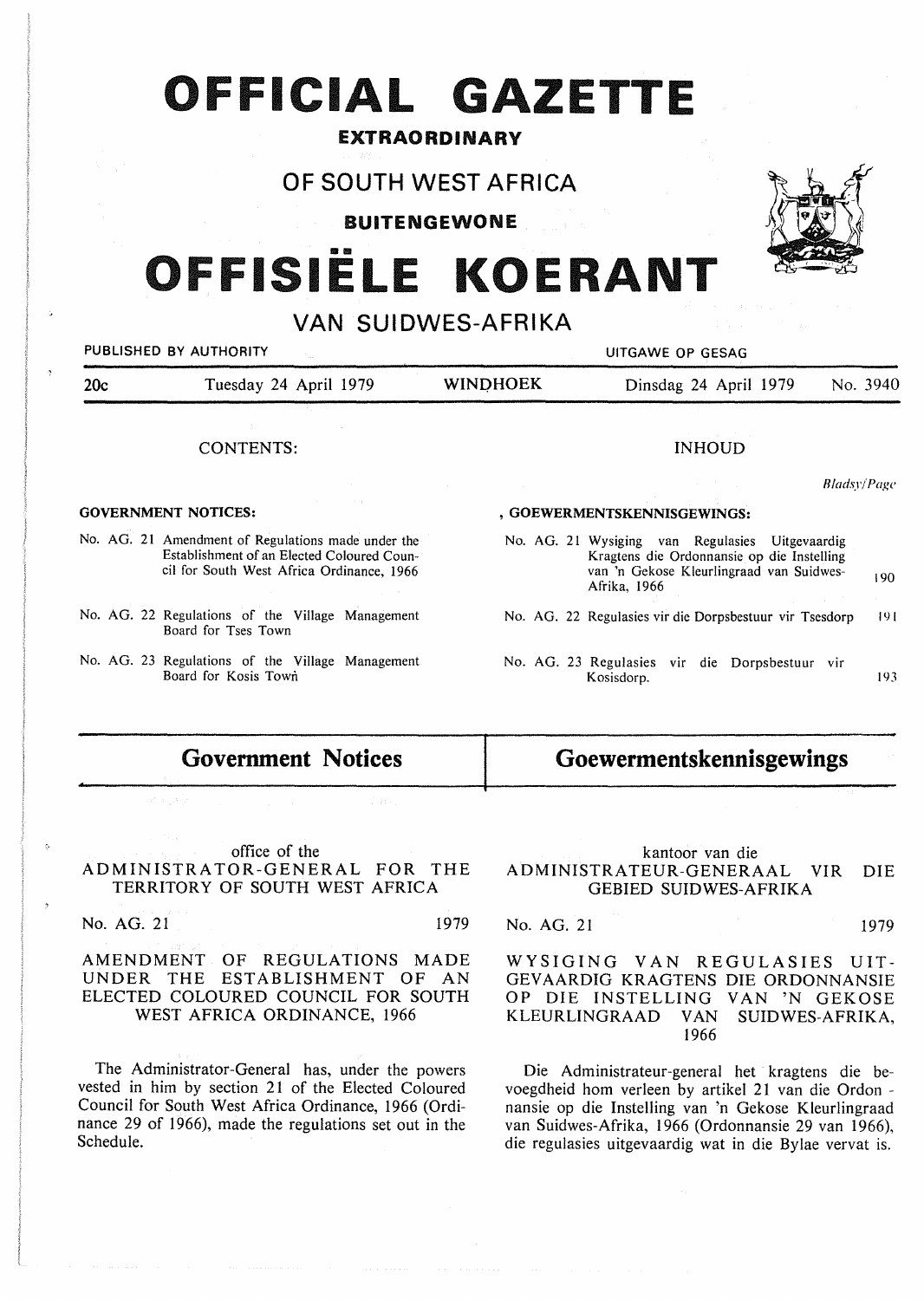#### **SCHEDULE**

*Amendment of regulation* 7 *of the regulations published by Government Notice R.84 of 1975, as amended by Government Notice 1405 of 1977* 

I. Regulation 7 of the regulations published by Government Notice R.84 of IO January 1975 (hereinafter referred to as the regulations) is hereby  $a$ mended  $-$ 

- (a) by the substitution for the words "six months" of the word "year"; and
- (b) by the addition of the following proviso:

"Provided that a period longer than twelve months shall not intervene between two ordinary sessions of the Council.".

#### 4 *mendment of regulation 9 of the regulations published ,y Government Notice R.84 of 1975*

2. Regulation 9 of the regulations is hereby amended by the substitution for the words "a period not ex-..:eeding one calender month" of the words "the period 1pproved by the Administrator-General with due re-  $\frac{1}{2}$  ard to the provisions of regulation 7".

#### **BYLAE**

*Wysiging van regulasie* 7 *van die regulasies afgekondig by Goewermentskennisgewing R.84 van 1975, soos gewysig deur Goewermentskennisgewing 1405 van 1977* 

1. Regulasie 7 van die regulasies afgekondig by Goewermentskennisgewing R.84 van 10 Januarie 1975 (hieronder die regulasies genoem) word hierby  $g$ ewysig  $-$ 

- (a) deur die woorde "ses maande" deur die woord "jaar" te vervang; en
- (b) deur die volgende voorbehoudsbepaling by te voeg:

"Met dien verstande dat daar nie 'n tydperk van langer as twaalf maande tussen twee gewone sessies van die Raad mag verloop nie.".

#### *Wysiging van regulasie 9 van die regulasies afgekondig by Goewermentskennisgewing R.84 van 1975*

2. Regulasie 9 van die regulasies word hierby gewysig deur die woorde " 'n tydperk van hoogstens een kalendermaand" deur die woorde "die tydperk wat die Administrateur-generaal met inagneming van die bepalings van regulasie 7 goedkeur," te vervang.

No. AG. 22 1979

#### **DEPARTMENT OF COLOURED, REHOBOTH AND NAMA RELATIONS**

It is hereby made known in terms of subsection (2) of section 26 of the Proclamation relating to the Establishment of a Nama Council, Tribal Authorities and Village Management Boards in Namaland (Proclamation 160 of 1975), by the Village Management Board *:or* Tses Town, that it has under subsection (2) of the said section 26, with the approval of the Administra-'.or-General imposed the taxes and fees set out in the Schedule.

#### SCHEDULE

#### REGULATIONS OF THE VILLAGE MANAGEMENT BOARD FOR TSES TOWN

#### TARIFF OF TAXES AND FEES

1. The following property rates in respect of built-up and vacant residential and business premises, ex-.::luding premises for parsonages, churches and clinics, shall be payable annually not later than  $30$  April  $-$ 

No. AG. 22 1979

#### DEPAR TEMENT VAN KLEURLING-, REHOBOTH- EN NAMABETREKKINGE

Dit word hierby ingevolge subartikel (2) van artikel 26 .van die Proklamasie met betrekking tot die Instelling van 'n Mamaraad, Stamrade en Dorpsbesture vir Namaland (Proklamasie 160 van 1975), deur die Dorpsbestuur vir Tsesdorp bekend gemaak dat hy kragtens subartikel (I) van genoemde artikel 26 met die goedkeuring van die Administrateur-generaal die belastings en gelde gehef het wat in die Bylae vervat is.

#### BYLAE

#### REGULASIES VIR DIE DORPSBESTUUR VIR **TSESDORP**

#### TARIEF VAN BELASTING EN GELDE

I. Die volgende eiendomsbelasting ten opsigte van beboude en onbeboude woon- en sakepersele, uitgesonderd persele vir pastoriee, kerke en klinieke, is jaarliks nie later nie as 30 April betaalbaar  $-$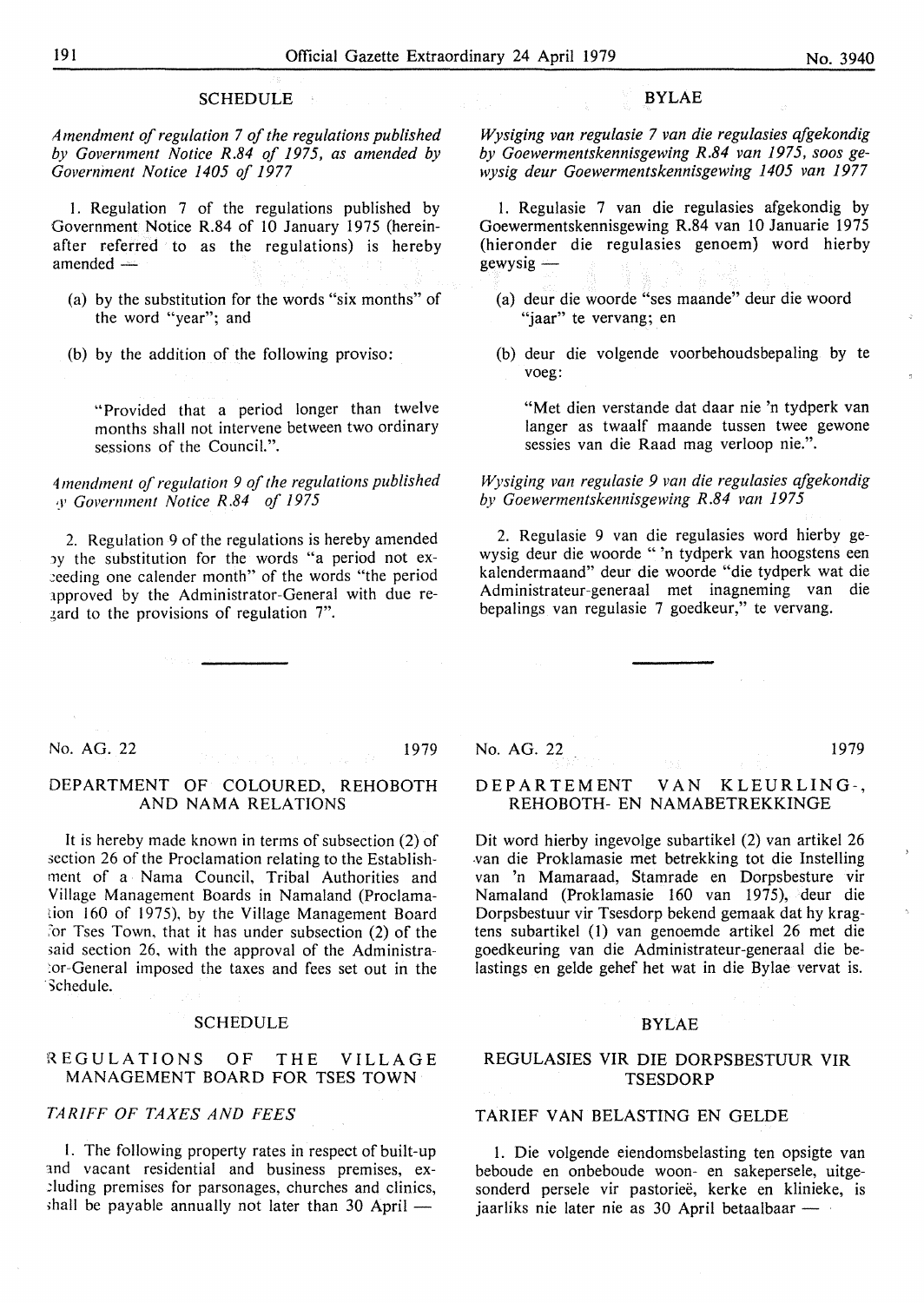(b) Business premises  $\dots \dots \dots \dots \dots$ . R12,00

#### 2. (1) **WATER-SUPPLY**

Connection fee  $-$  a single payment for so long the same person remains the owner or tenant of a residential or business premises ....... R2,00

#### (2) WATER CONSUMPTION

- (a) For the first 3 cubic metres of water or less per month ................ R1,00
- (b) For each one cubic metre of water or less in excess of the maximum of 3 cubic metres ......................... R0,50

#### 3. SEWERAGE

- (a) Connection fee  $-$  a single payment for so long the same person remains the owner or tenant of a residential or business premises R4,00
- (b) Monthly service fee  $\dots \dots \dots \dots \dots$  R1,50

#### 4. **REMOVAL** OF REFUSE

Per garbage-bin per month ............. R1,00

#### 5. DOG TAX

- (a) Male dog per year  $\dots \dots \dots \dots \dots \dots R1,00$
- (b) Bitch dog per year  $\dots \dots \dots \dots \dots$  R5,00

#### 6. TRADING LICENCES

Registration fee per application . . . .... R2,00

#### 7. GRAZING FEES

- (a) Sheep, goats and lambs per head per year ..........................R0,10
- (b) Cattle and calves per head per year . Rl,05
- (c) Donkeys, horses and mules per head per year ....................... Rl,00

#### 8. OFFENCES AND PENALTIES

Any person who fails to pay the said taxes and fees shall be guilty of an offence and on conviction liable to a fine not exceeding R25 or imprisonment for a period not exceeding one month.

| (a) Woonperseel $\ldots \ldots \ldots \ldots \ldots \ldots \ldots$ R8,00 |  |  |  |  |  |  |  |  |  |  |  |  |
|--------------------------------------------------------------------------|--|--|--|--|--|--|--|--|--|--|--|--|
|                                                                          |  |  |  |  |  |  |  |  |  |  |  |  |

(b) Sakeperseel ...................... R 12,00

#### 2. (1) WATERVOORSIENING

Aansluitingsfooi  $-$  'n eenmalige betaling vir so lank dieselfde persoon die eienaar of huurder van 'n woon- of sakeperseel bly R2,00

#### (2) WATER VERBRUIK

- (a) Vir die eerste 3 kubieke meter water of minder per maand ............ **R** 1,00
- (b) Vir elke een kubieke meter water of minder wat die maksimum van 3 kubieke meter water te bowe gaan ...... R0,50

#### 3. **RIOLERING**

- (a) Aansluitingsfooi 'n eenmalige betaling vir so lank dieselfde persoon die eienaar of huurder van 'n woon- of sakeperseel bly R4,00
- (b) Maandelikse diensfooi ............ R 1,50

#### 4. VULLISVER WYDERING

Per vullishouer per maand ............. R 1,00

- 5. HONDEBELASTING
	- (a) Reunhond per jaar  $\dots \dots \dots \dots \dots$  R1,00
	- (b) Teefhond per jaar  $\dots \dots \dots \dots \dots$  R5,00

#### 6. HANDELSLISENSIES

Registrasiefooi per aansoek ........... R2,00

#### 7. WEIGELDE

- (a) Skape, bokke en lammers per kop per jaar R0,10
- (b) Beeste en kalwers per kop per jaar .. Rl,05
- (c) Donkies, perde en muile per kop per jaar Rl,00

#### 8. MISDRYWE EN STRAWWE

Enige persoon wat versuim om voornoemde belastings en gelde te betaal, is skuldig aan 'n misdryf en by skuldigbevinding strafbaar met 'n boete van hoogstens R25 of gevangenisstraf vir 'n tydperk van hoogstens een maand.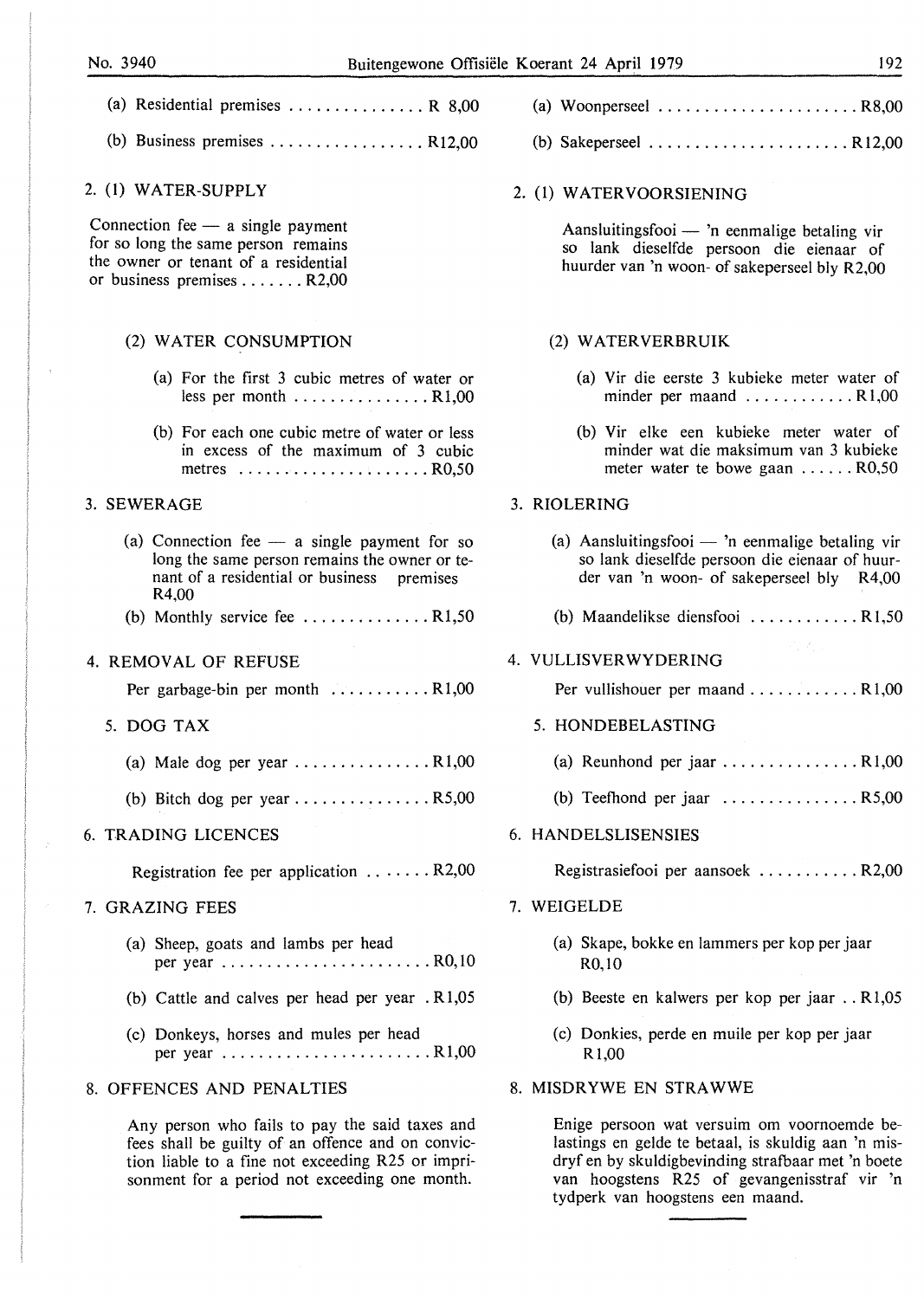No. AG. 23 1979

#### DEPARTMENT OF COLOURED, REHOBOTH AND NAMA RELATIONS

It is hereby made known in terms of subsection (2) of section 26 of the Proclamation relating to the establishment of a Nama Council, Tribal Authorities and Village Management Boards in Namaland (Proclamation  $160$  of 1975), by the Village Management Board for Kosis Town, that it has with the approval of the Administrator-General, under subsection (I) of the said section 26, imposed the taxes and fees set out in the Schedule.

#### SCHEDULE

#### REGULATIONS OF THE VILLAGE MANAGEMENT BOARD FOR KOSIS TOWN

#### TARIFF OF TAXES AND FEES

I. The following property rates in respect of built-up and vacant residential and business premises shall be payable annually not later than  $30$  April  $-$ 

| (a) Residental premises $\ldots \ldots \ldots \ldots \ldots \ldots$ R8,00 |  |  |  |  |  |  |
|---------------------------------------------------------------------------|--|--|--|--|--|--|

(b) Business premises ................. **R** 15,00

#### 2. (I) **WATER-SUPPLY**

Connection fee  $-$  a single payment for so long the same person remains the owner or tenant of a residential" or business premises ........................... R2,50

#### (2) WATER CONSUMPTION

- (a) For the first 3 cubic metres of water or less per month ............... Rl,00
- (b) For each one cubic metre of water or less in excess of the maximum of 3 cubic metres ..................... R0,50

#### 3. SEWERAGE

- (a) Connection fee  $-$  a single payment for so long the same person remains the owner or tenant of a residential or business premises ...................................................... R2,50
- (b) Monthly service fee .............. Rl,00

#### 4. REMOVAL OF REFUSE

Per garbage-bin per month ............. R1,60

#### DEPARTEMENT VAN KLEURLING-, REHOBOTH- EN NAMABETREKKINGE

Dit word hierby ingevolge subartikel (2) van artikel 26 van die Proklamasie met betrekking tot die instelling van 'n Namaraad, Stamrade en Dorpsbesture vir Namaland (Proklamasie 160 van 1975) deur die dorpsbestuur vir Kosis dorp bekend gemaak dat hy kragtens subartikel (I) van genoemde artikel 26 met die goedkeuring van die Administrateur-generaal die belastings en gelde gehef het wat in die Bylae vervat is.

#### BYLAE

#### REGULASIES VAN DIE DORPSBESTUUR VIR KOSISDORP

#### TARIEF VAN BELASTING EN GELDE

I. Die volgendc eiendomsbelasting ten opsigte van beboude en onbeboude woon- en sakepersele is jaarliks nie later nie as 30 April betaalbaar -

- (a) Woonperseel ...................... R8,00
- (b) Sakeperseel .......................... R15,00

#### 2. (I) WATER VOORSIENING

Aansluitingsfooi  $-$  'n eenmalige betaling vir so lank dieselfde persoon die eienaar of huurder van 'n woon- of sakeprseel bly R2,50

#### (2) WATERVERBRUIK

- (a) Vir die eerste 3 kubieke meter water of minder per maand ............ R 1,00
- (b) Vir elke een kubieke meter water of minder wat die maksimum van 3 kubieke meter water te bowe gaan ......R0,50

### 3. RIOLERING

- (a) Aansluitingsfooi 'n eenmalige betaling vir so lank dieselfde persoon die eienaar of huurder van 'n woon- of sakeperseel bly **. ..................................................... R2,50**
- (b) Maandelikse diensfooi ............ R 1,00

#### 4. **VULLISVER WYDERING**

, Per vullishouer per maand ............ Rl,60